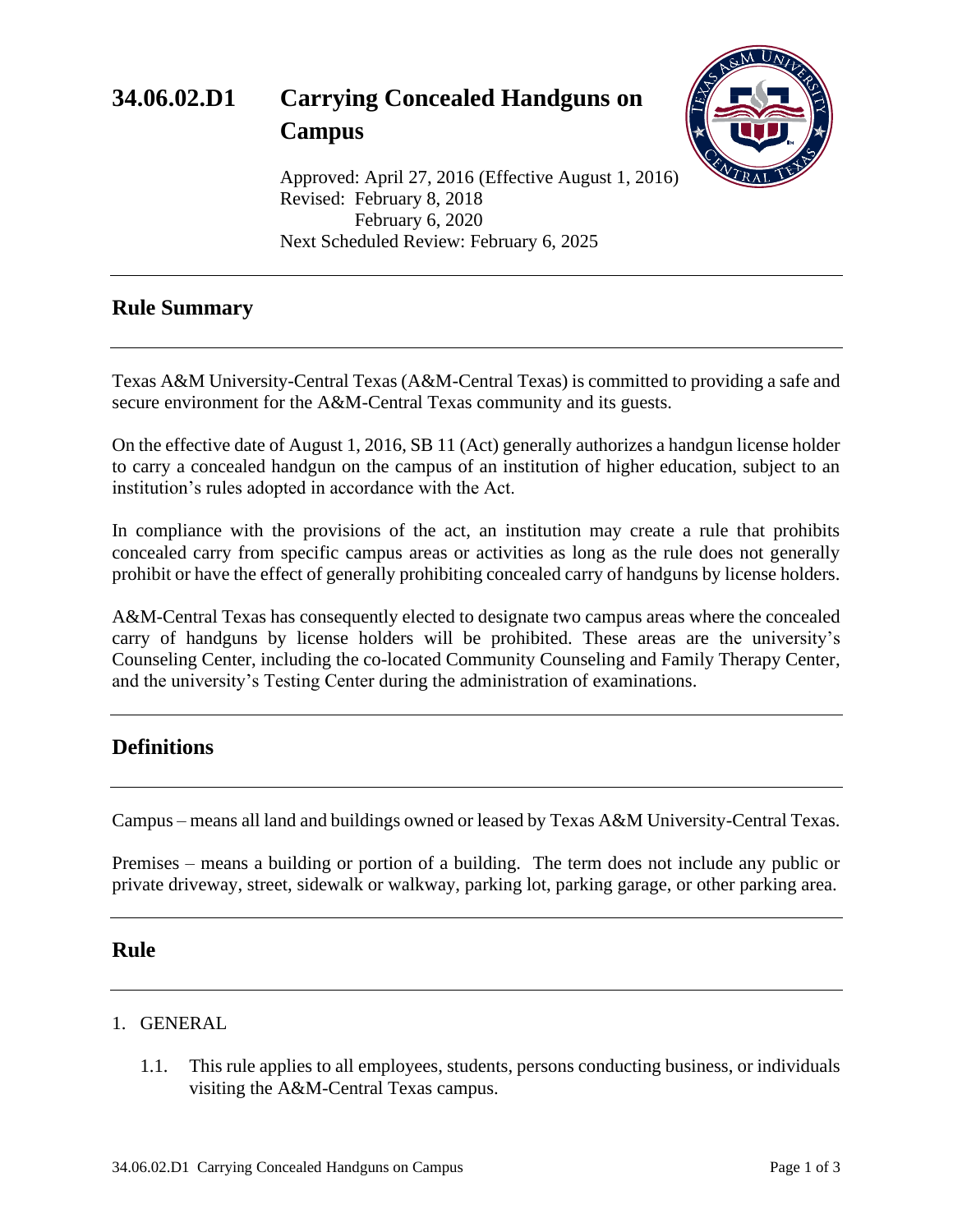- 1.2. The university president established this rule after consulting with students, staff, and faculty of A&M-Central Texas about the nature of the student population, specific safety considerations, and the uniqueness of the campus environment. This rule was reviewed by the system board of regents as required by law.
- 1.3. A handgun license holder under Chapter 411, Texas Government Code, may carry a concealed handgun on or about the license holder's person while the license holder is on the campus of A&M-Central Texas or an A&M-Central Texas vehicle, unless prohibited by state or federal law, or this rule. The open carrying of a handgun on campus is prohibited. Licensed peace officers are authorized by law to carry firearms at all times.
- 1.4. A&M-Central Texas enforces state law regulating firearms on campus, and that enforcement occurs in two ways. First, university police or other applicable law enforcement agencies will investigate and take appropriate action, including referral for criminal prosecution when violations occur. Second, A&M-Central Texas will consider any violation of state law regulating firearms to be a violation of university rules. Accordingly, such a violation is subject to disciplinary action under rules applicable to its students, faculty, and staff.

#### 2. RULES APPLICABLE TO CARRYING A CONCEALED HANDGUN ON CAMPUS

- 2.1. State Law Prohibitions A license holder is responsible for complying with the applicable state law prohibitions. See Appendix.
- 2.2. Federal Law Prohibitions A license holder is responsible for complying with the applicable federal law prohibitions.
- 2.3. Other Prohibited Campus Premises A license holder is also prohibited from carrying a concealed handgun in the following campus premises:
	- 2.3.1 on the premises of the A&M-Central Texas Counseling Center, including the colocated Community Counseling and Family Therapy Center;
	- 2.3.2 on the premises of the A&M-Central Texas Testing Center during the administration of examinations;
	- 2.3.3 on any premises where the university, as directed or approved by the president as necessary for campus safety, gives effective notice on a temporary basis pursuant to Section 30.06, Penal Code. For this rule, the term "owner of the property" in Section 30.06(b), Penal Code, means the president of the university. No university employee is "someone with apparent authority to act for the owner" for purposes of Section 30.06(b), Penal Code. All notices under Section 30.06, Penal Code, will be institutional notice, conform to Sections 46.03 and 46.035, Penal Code, and apply equally to all handgun license holders; and